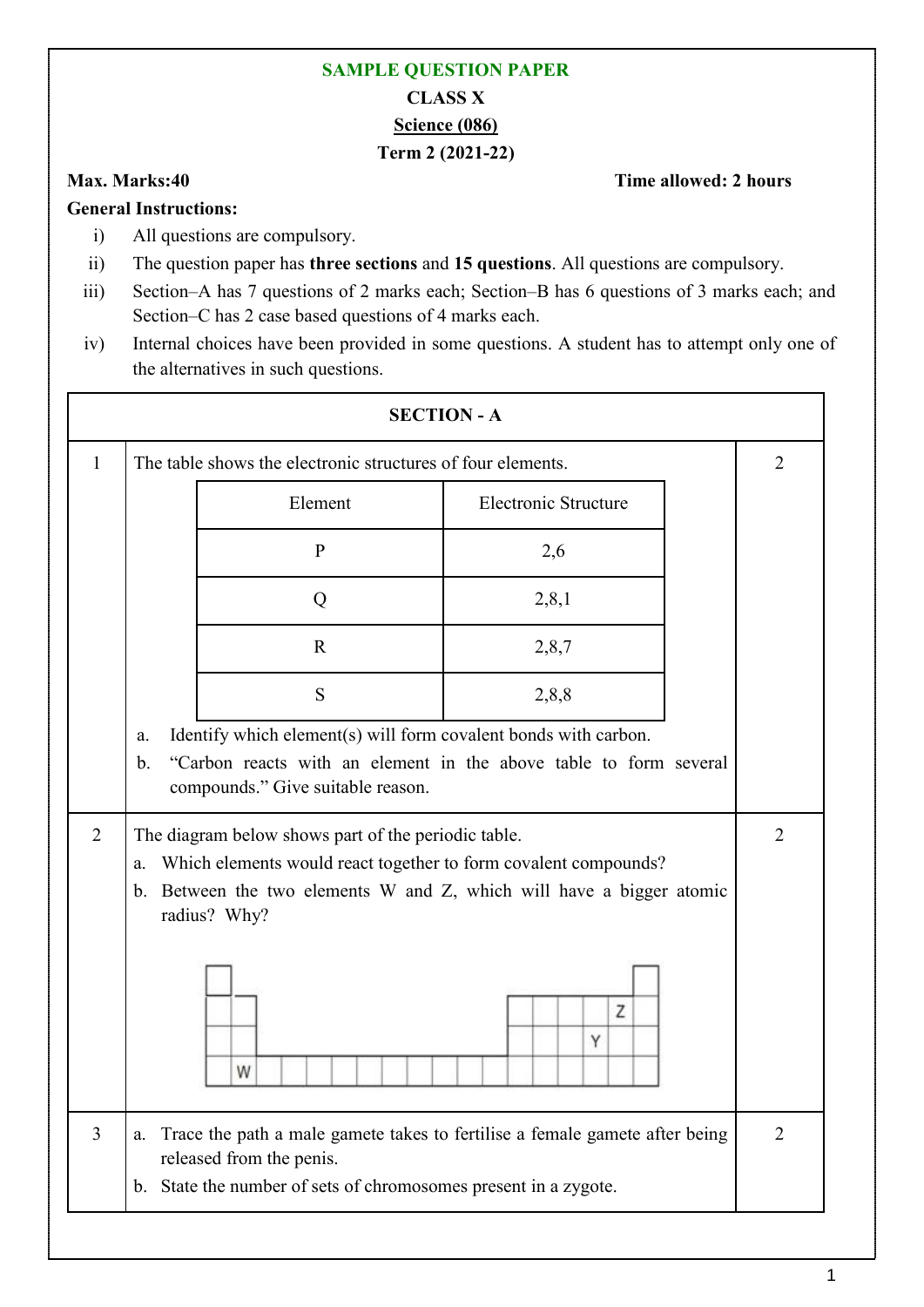| 4 | Rajesh observed a patch of greenish black powdery mass on a stale piece of<br>bread.<br>a. Name the organism responsible for this and its specific mode of asexual                                             | $\overline{2}$ |
|---|----------------------------------------------------------------------------------------------------------------------------------------------------------------------------------------------------------------|----------------|
|   | reproduction.<br>b. Name its vegetative and reproductive parts.                                                                                                                                                |                |
| 5 | Mustard was growing in two fields- A and B. While Field A produced brown<br>coloured seeds, field B produced yellow coloured seeds.                                                                            | $\overline{2}$ |
|   | It was observed that in field A, the offsprings showed only the parental trait for<br>consecutive generations, whereas in field B, majority of the offsprings showed<br>a variation in the progeny.            |                |
|   | What are the probable reasons for these?                                                                                                                                                                       |                |
|   | <b>OR</b>                                                                                                                                                                                                      |                |
|   | In an asexually reproducing species, if a trait $X$ exists in 5% of a population<br>and trait Y exists in 70% of the same population, which of the two trait is likely<br>to have arisen earlier? Give reason. |                |
| 6 | A simple motor is made in a school laboratory. A coil of wire is mounted on an<br>axle between the poles of a horseshoe magnet, as illustrated.                                                                | $\overline{2}$ |
|   | S<br>N<br>pringy contacts (brushes)                                                                                                                                                                            |                |
|   | battery<br>In the example above, coil ABCD is horizontal and the battery is connected as                                                                                                                       |                |
|   | shown.<br>For this position, state the direction of the force on the arm AB.                                                                                                                                   |                |
|   | a.<br>b. Why does the current in the arm BC not contribute to the turning force on<br>the coil?                                                                                                                |                |
|   | <b>OR</b>                                                                                                                                                                                                      |                |
|   | A circuit contains a battery, a variable resistor and a solenoid. The figure                                                                                                                                   |                |
|   | below shows the magnetic field pattern produced by the current in the<br>solenoid.                                                                                                                             |                |
|   | solenoid<br>magnetic field line                                                                                                                                                                                |                |
|   | State how the magnetic field pattern indicates regions where the magnetic<br>a.<br>field is stronger.                                                                                                          |                |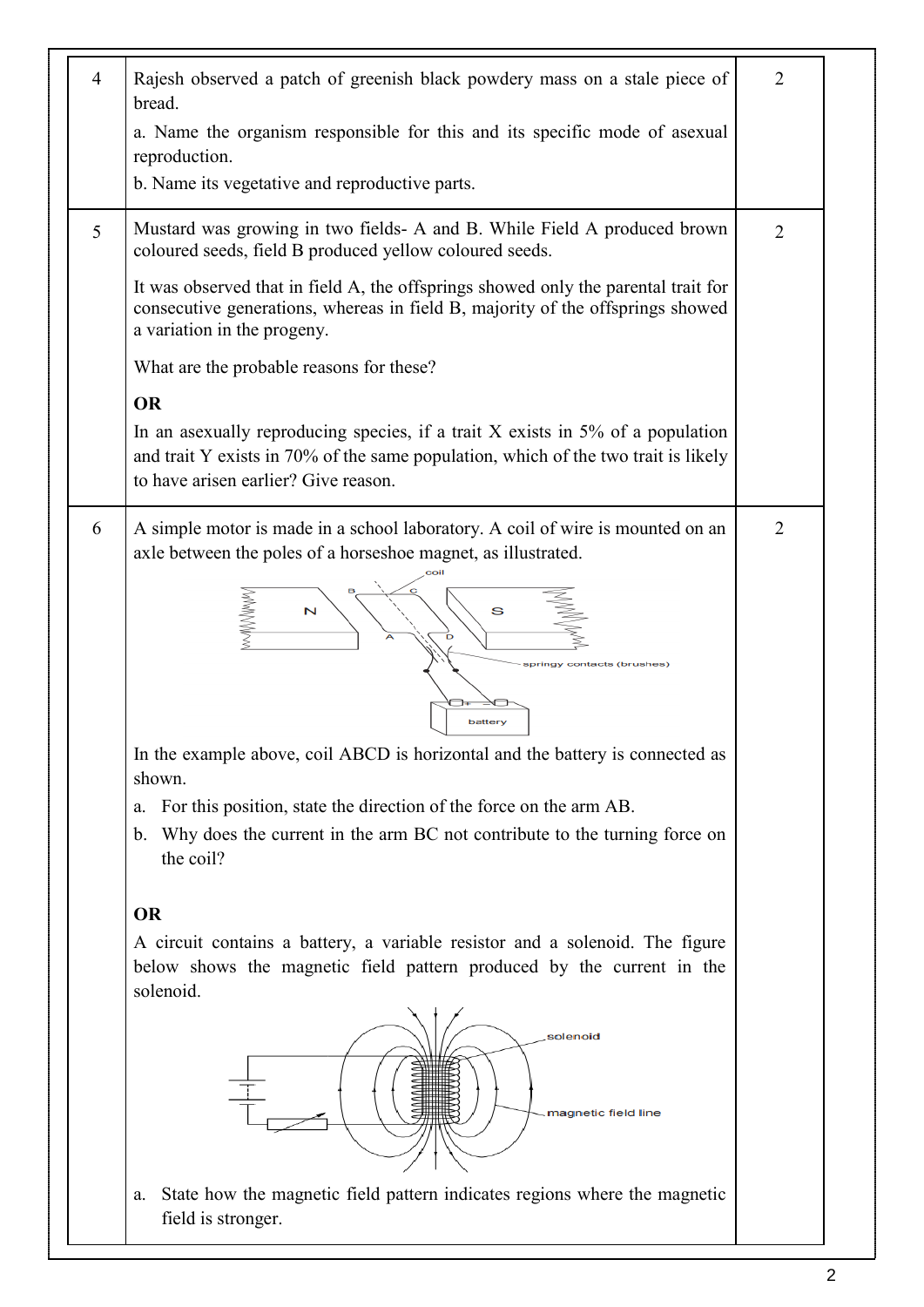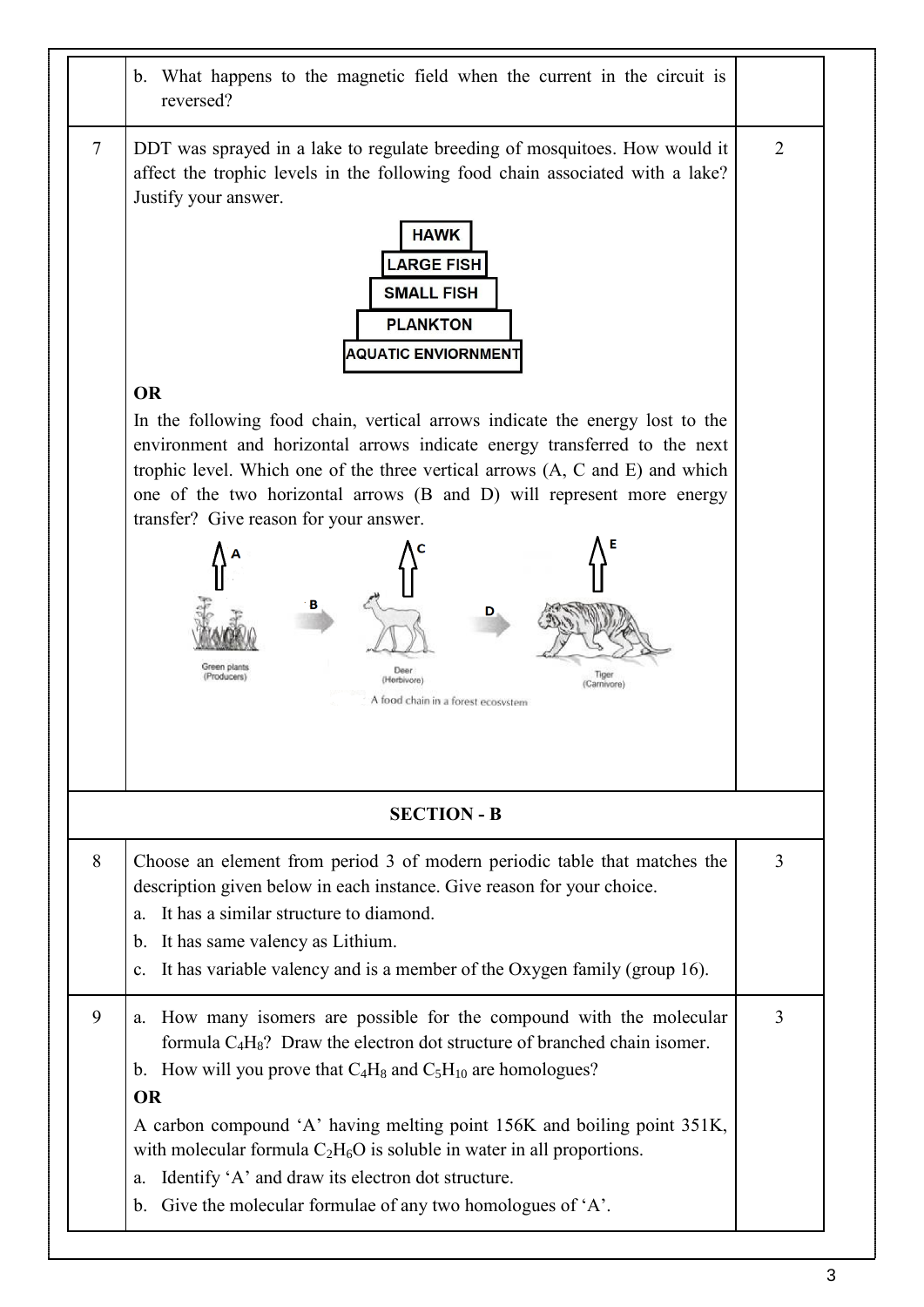| 10 | Two pea plants - one with round yellow seeds (RRYY) and another with<br>wrinkled green (rryy) seeds produce F1 progeny that have round, yellow<br>(RrYy) seeds.<br>When F1 plants are self-pollinated, which new combination of characters is<br>expected in F2 progeny? How many seeds with these new combinations of<br>characters will be produced when a total 160 seeds are produced in F2<br>generation? Explain with reason.                                                                                                                                                                         | 3              |
|----|-------------------------------------------------------------------------------------------------------------------------------------------------------------------------------------------------------------------------------------------------------------------------------------------------------------------------------------------------------------------------------------------------------------------------------------------------------------------------------------------------------------------------------------------------------------------------------------------------------------|----------------|
| 11 | It would cost a man Rs. 3.50 to buy 1.0 kW h of electrical energy from the<br>a.<br>Main Electricity Board. His generator has a maximum power of 2.0 kW.<br>The generator produces energy at this maximum power for 3 hours.<br>Calculate how much it would cost to buy the same amount of energy from<br>the Main Electricity Board.(1 Mark)<br>b. A student boils water in an electric kettle for 20 minutes. Using the same<br>mains supply he wants to reduce the boiling time of water. To do so should<br>he increase or decrease the length of the heating element? Justify your<br>answer.(2 Marks) | $\overline{3}$ |
| 12 | $\zeta$ 10 $\upsilon$<br>5 n<br>6r<br>In the above circuit, if the current reading in the ammeter A is 2A, what would<br>be the value of $R_1$ ?<br><b>OR</b><br>$R_1 = 7 \Omega$<br>$R_3 = 6 \Omega$<br>$R_2 = 10 \Omega$<br>$V = 24 V =$<br>$\sum R_4 = 4 \Omega$<br>Calculate the total resistance of the circuit and find the total current in the<br>circuit.                                                                                                                                                                                                                                          | $\overline{3}$ |
| 13 | Gas A, found in the upper layers of the atmosphere, is a deadly poison but is<br>essential for all living beings. The amount of this gas started declining sharply<br>in the 1980s.<br>Identify Gas A. How is it formed at higher levels of the atmosphere?<br>a.<br>Why is it essential for all living beings? State the cause for the depletion<br>$\mathbf{b}$ .<br>of this gas.                                                                                                                                                                                                                         | $\overline{3}$ |